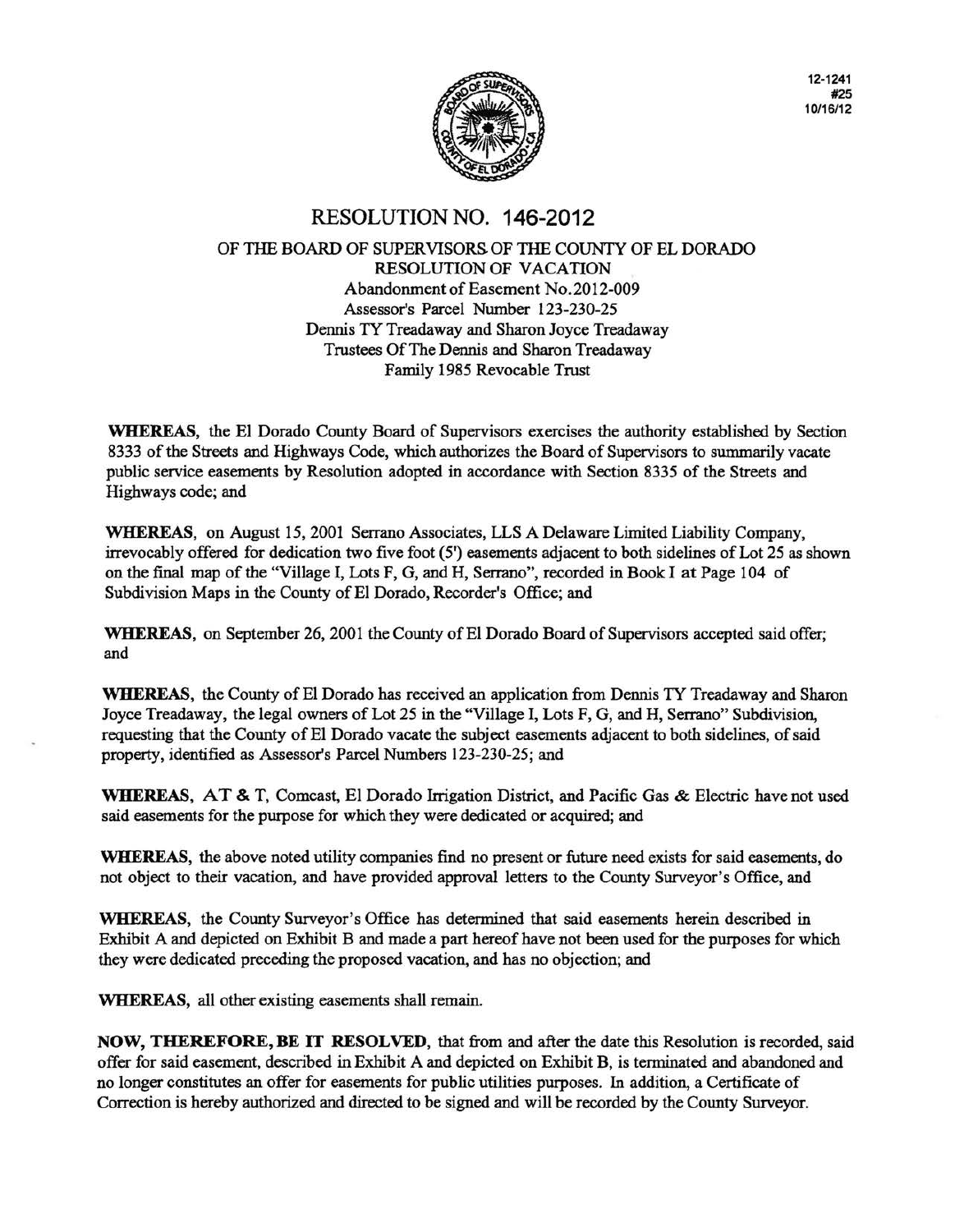Resolution No: 146-2012

PASSED AND ADOPTED by the Board of Supervisors of the County of El Dorado at a regular meeting of said<br>Board, held the 16th day of October 2012, by the following vote of said Board:  $\frac{1}{2012}$ , 2012, by the following vote of said Board:

Ayes: Briggs, Nutting, Knight, Sweeney, Santiago Noes: None Attest: Absent: None Terri Daly Acting Clerk of the Board of Supervisors ailand By:  $211$ Chairman, Board of Supervisors Depy John R. Knight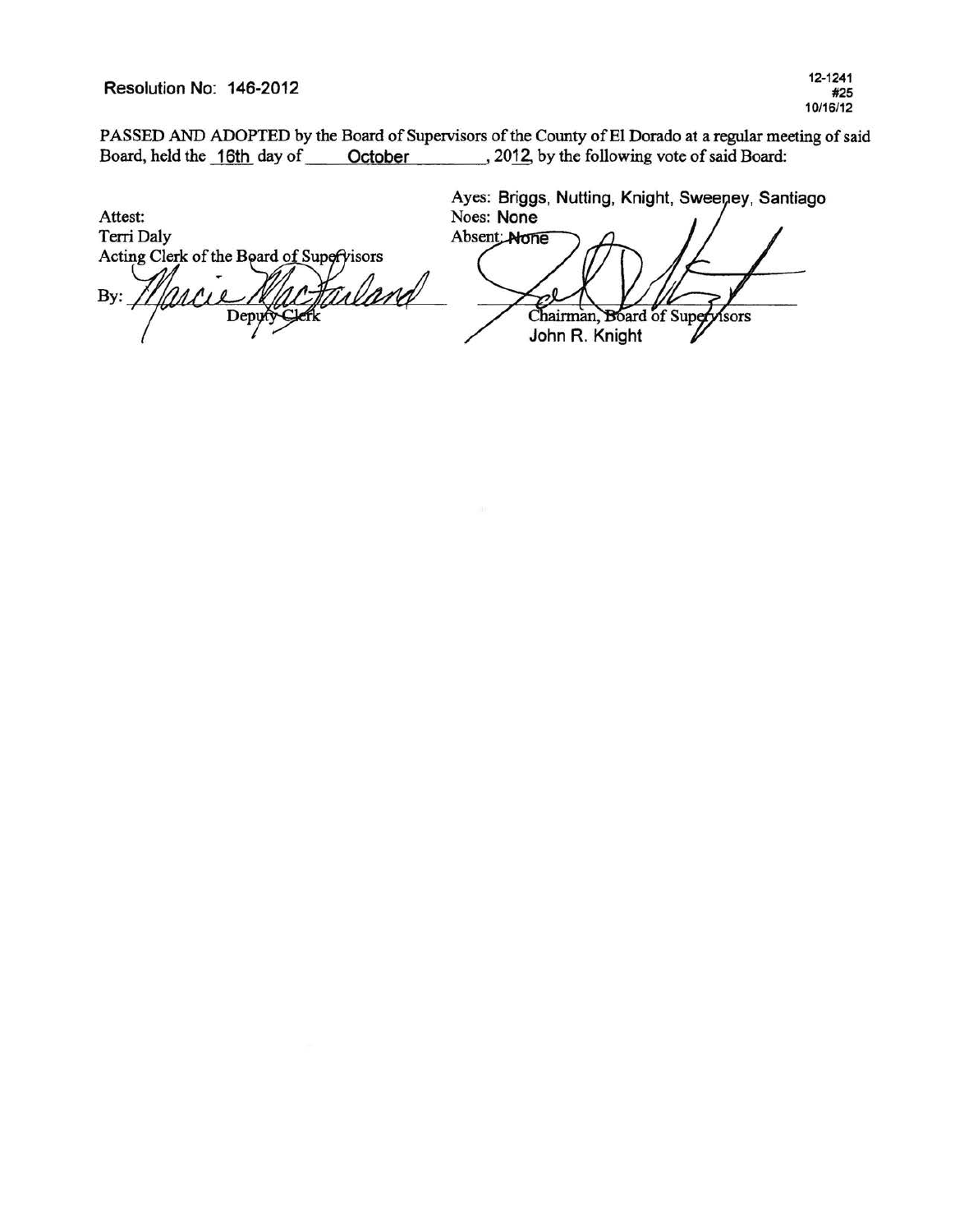#### EXHIBIT "A" LEGAL DESCRIPTION OF PORTIONS OF PUBLIC UTILITY EASEMENTS TO BE ABANDONED LOT 25 OF "VILLAGE I, LOTS F, G AND H, SERRANO" 1-SUB-104

Those certain side Public Utility Easements being a portion of Lot 25 as laid out and shown on the subdivision map entitled "VILLAGE I, LOTS F, G, AND H, SERRANO" filed in Book "I" of Subdivision Maps, at Page 104 of the El Dorado County Records; lying in section 36, Township 10 North, Range 8 East, Mount Diablo Meridian, County of El Dorado, State of California, and being more particularly described as follows:

The northwesterly 5.00 feet, as measured at right angles in a southeasterly direction from the northwestern most boundary, less the northeasterly 15.00 feet as measured at right angles in a southwesterly direction from the southwestern Right of Way line of Aldea Drive.

Together with the southeasterly 5.00 feet, as measured at right angles in a northwesterly direction from the southeastern most boundary, less the northeasterly 15.00 feet as measured at right angles in a southwesterly direction from the southwestern Right of Way line of Aldea Drive.

All said portions of said side easements described above, to be abandoned, are as described in the owner's statement laid out and shown on said above mentioned subdivision map entitled "VILLAGE I, LOTS F, G, AND H, SERRANO"

 $-20 - 2012$ 

ALAN R. DIVERS, L-6013

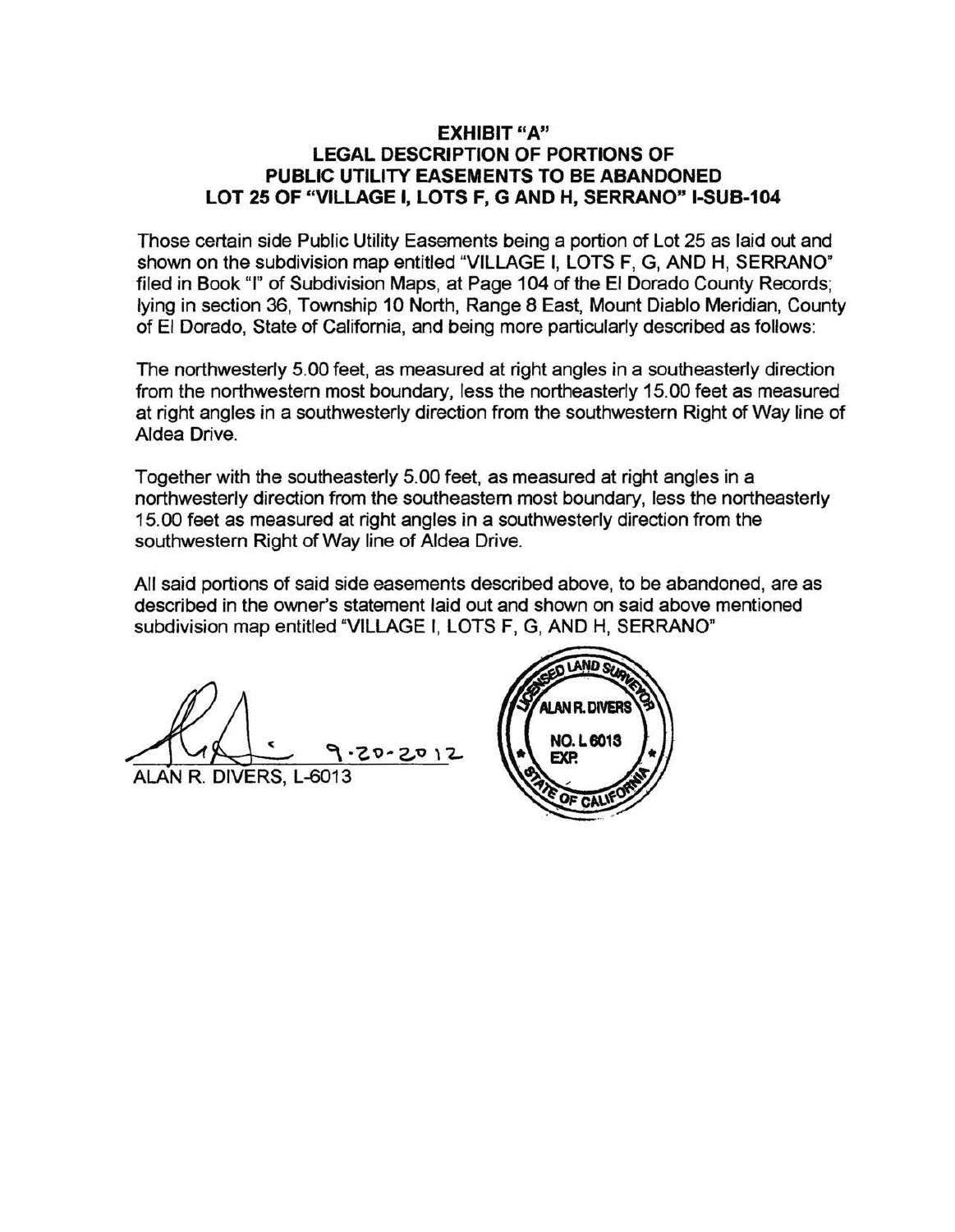